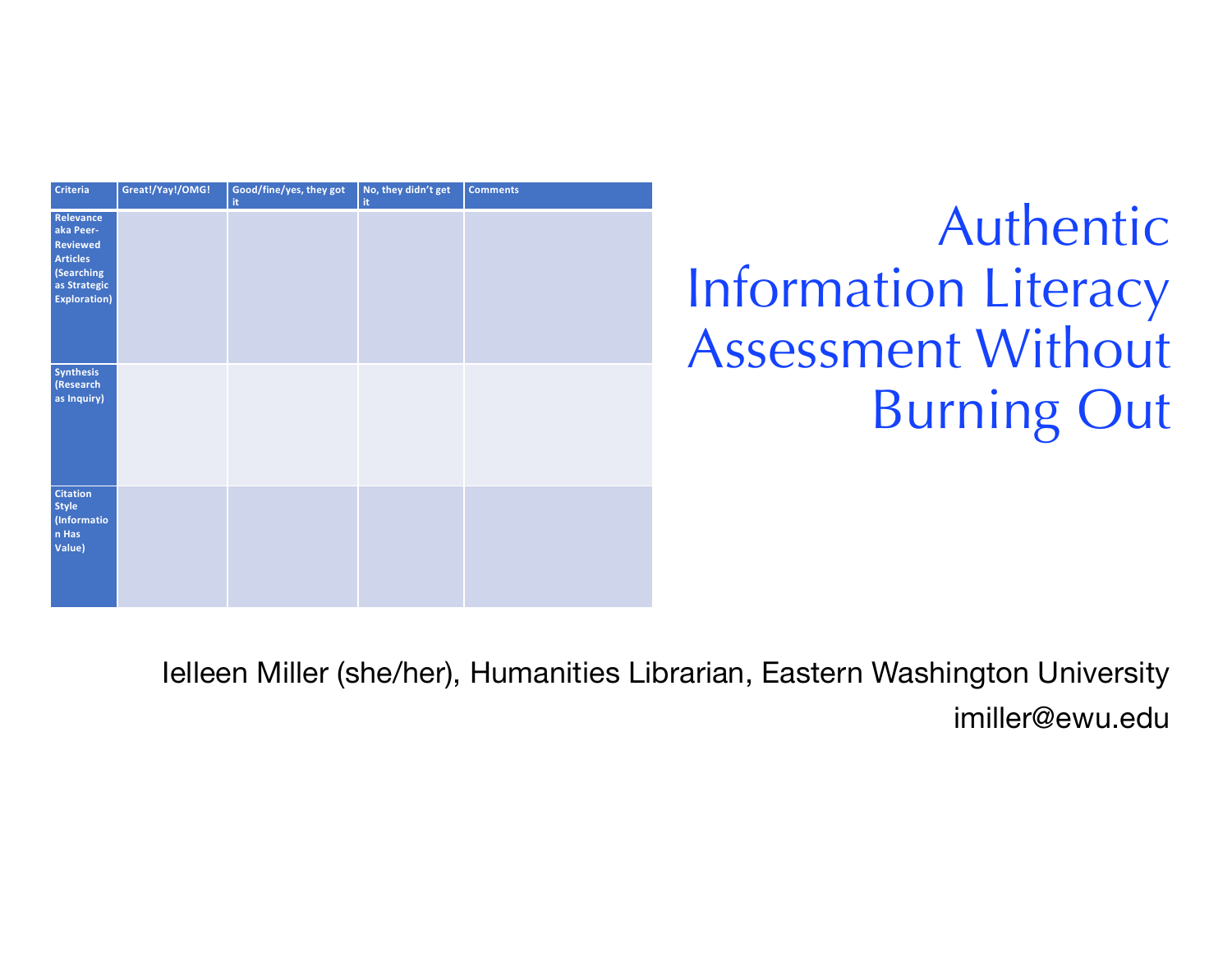# My Situation & Background

- Teaching one-shots, primarily English Composition and my humanities liaison areas at a regional comprehensive
- Taught first-year experience (FYE) credit-class
- Served on three iterations of the campus assessment committee – highly recommend you or one of your colleagues get involved!
- Attended various presentations and workshops on assessment, both library and campus, for 17ish years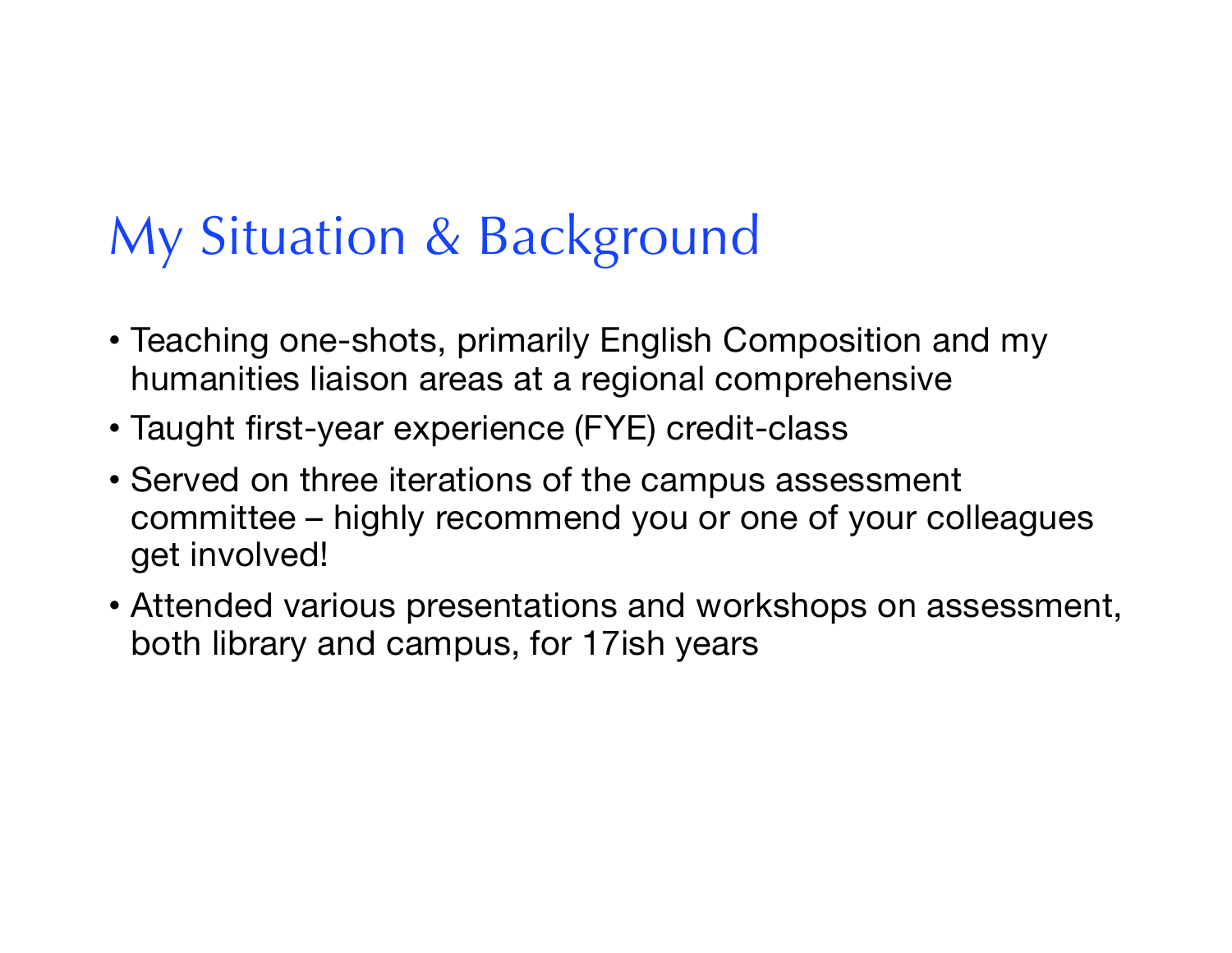# **Definitions**

- **Assessment** "systematic collection of information about student learning, using the time, knowledge, expertise, and resources, in order to inform decisions that affect student learning" (Walvoord, 2010, p. 2)
	- Did they learn X?
	- Composed of goals, information, action
- **Authentic assessment**  assessing authentic assignments, ones that asks students to apply and do what is being taught
	- It's definitely not student satisfaction, debatable if it's minor assignments & quizzes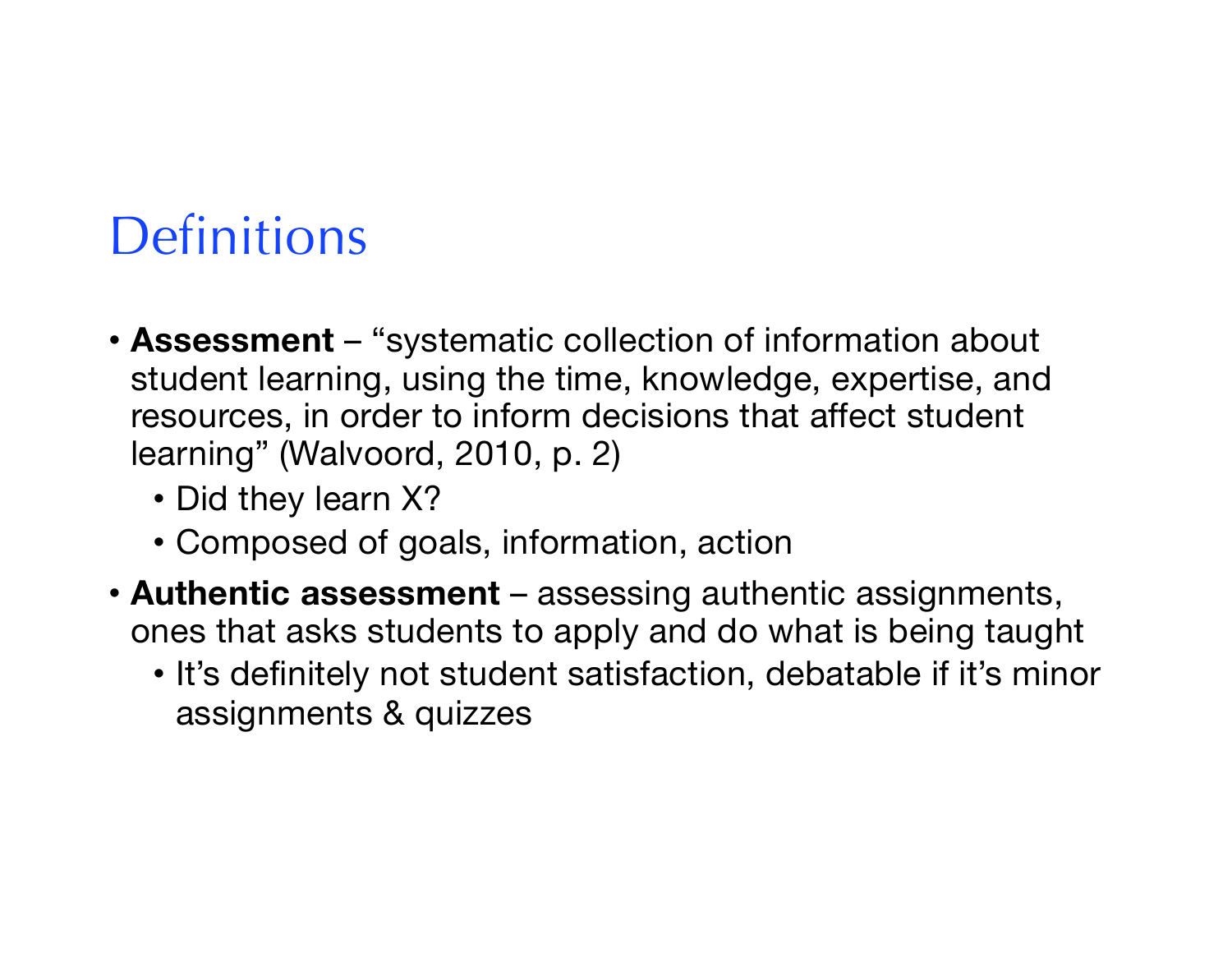## Think/Pair/Share to Google Doc – 3 minutes

# <https://bit.ly/3kOXyfw> – 3kOXyfw

What's one assessment of student learning you've been a part of that worked?

Was it sustainable?

What's one assessment that didn't work? What was the pitfall?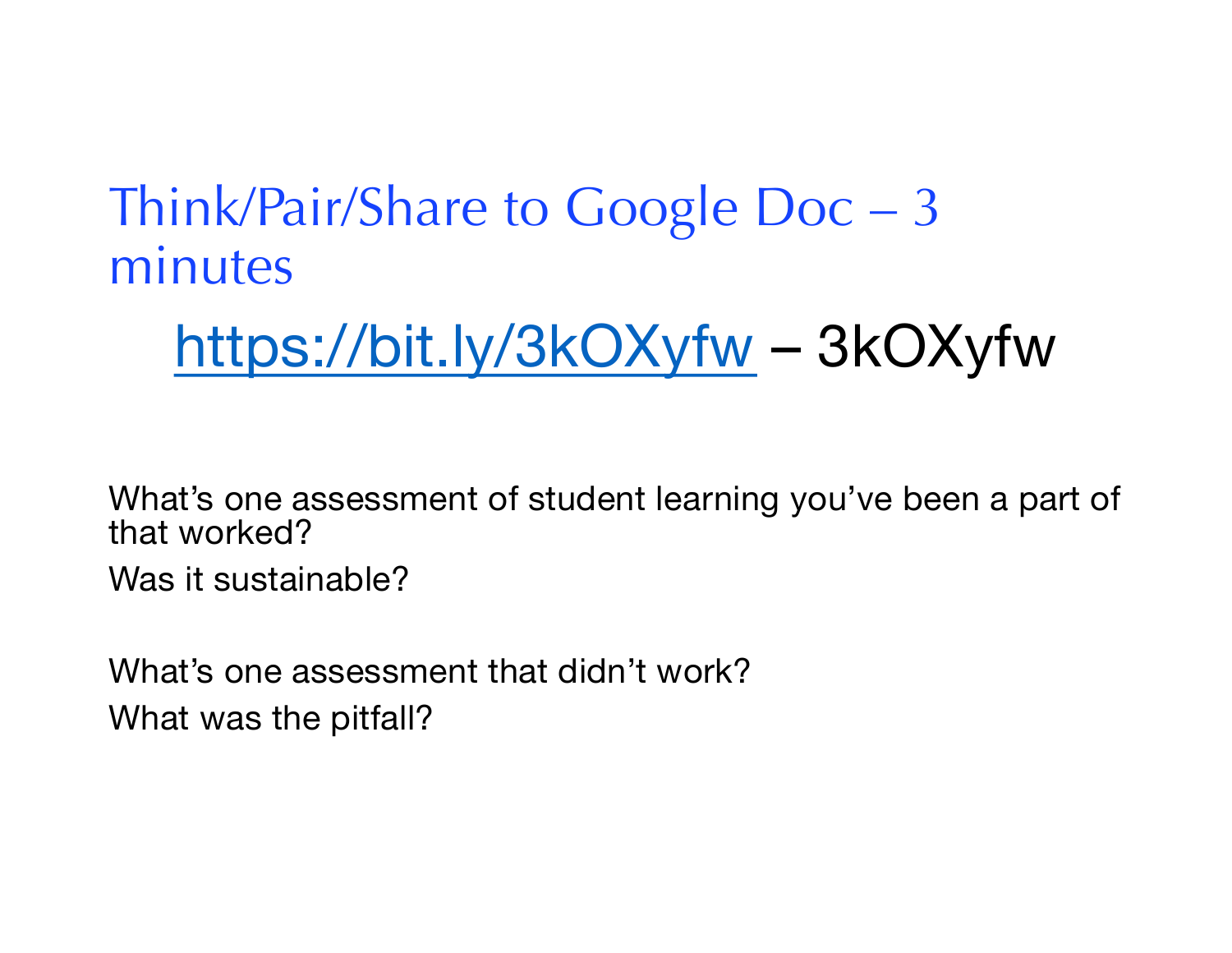### Think/Pair/Share Responses

#### **What's one assessment of student learning you've been a part of that worked? Was it sustainable?**

- Google Form with a children's lit class yes, somewhat sustainable
- Reflection, "I used to think, now I think", yes, for small groups
- One student assessment my library uses is combining an activity with a rubric. So, once students have completed the activity, we can use the rubric to see what students learned through applied learning. If we get a lot o positive assessment from it to improve student learning.
- Discussion board posts in embedded classes, especially reflection posts after the research process
- Minute papers
- Formative assessment: Google Forms survey at the top of class
- A formative assessment during a session using Padlet to see what students were doing/finding/struggling with as we went along. It also helped me slow down when needed.
- Asking students at the end of a one-shot to record in a form what their "ah- Ha" moment was
- Assessed student writing (senior theses) as part of a college committee for WASC re- accreditation. Successful, but totally unsustainable.
- Looking at bibliographies of student papers

#### **What's one assessment that didn't work? What was the pitfall(s)?**

- Pre- and post-test assessment for our English 1301/1302 courses. While the tests are well documented with a lot of participation, there was inconsistencies in how the librarian reported the data.
- I realized we didn't have a question on a tutorial that asked students what they learned/how they would apply the idea to their own work.
- Pre & post test assessments. Faculty members didn't make it required, which means many students would not complete them.
- –Same for us: no incentive for students usually leads to very poor participation
- If we get into the habit of collecting the data but not using it to make changes, that goes badly-we know we need to collect data but maybe we don't always know what to do with it to make good changes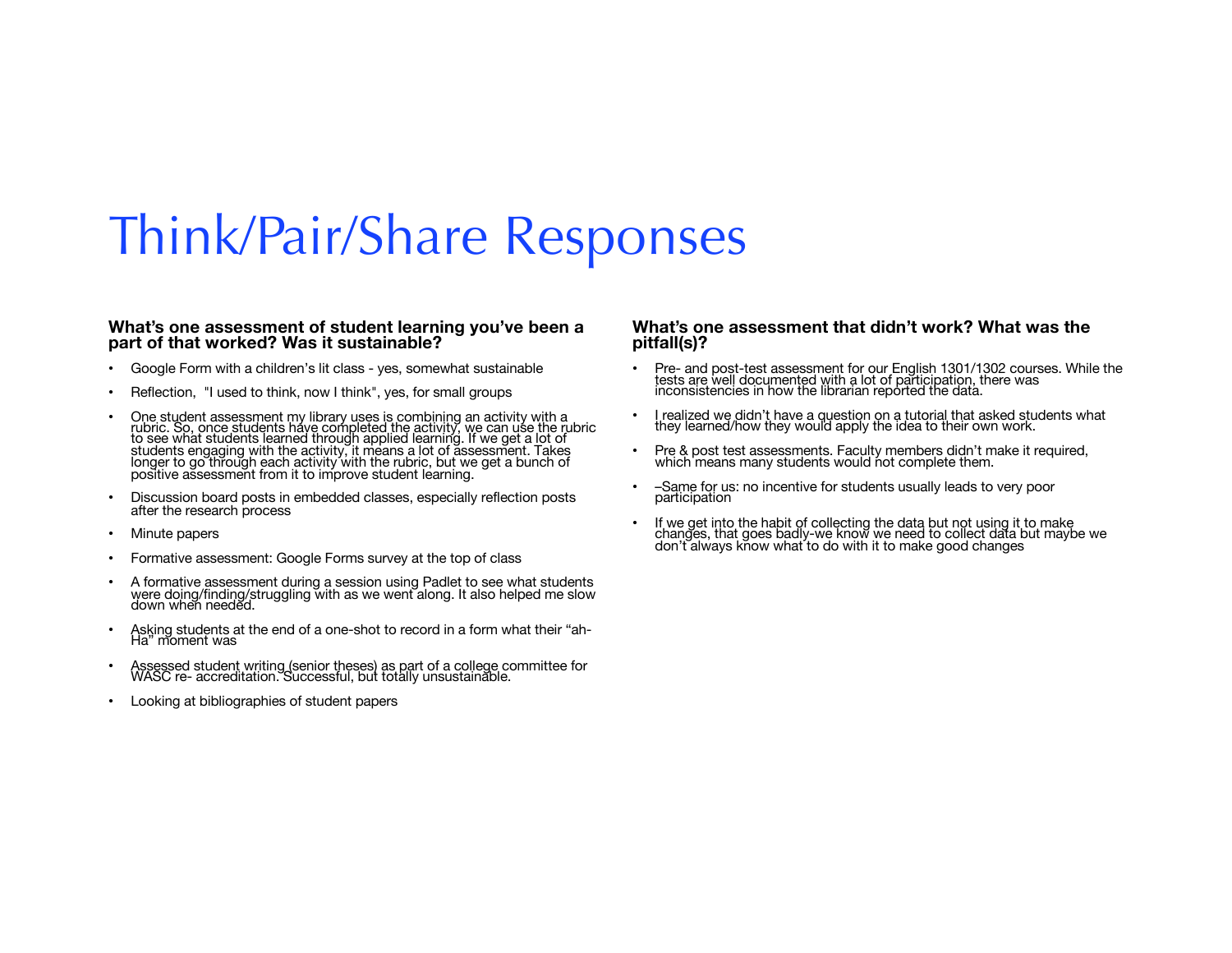#### Types of Assessments I've Tried (Not Necessarily "Authentic")… Minute Paper/Essay

- "Top 3 things I learned from this session are…"
	- Interesting to see what resonated the most, though some struggle to come up with 3
	- Mainly pragmatic (how to find articles), but occasionally reinforces that you definitely taught them something new to them (Newsguard)
- "I still have questions about…"
	- My attempt at the "muddiest point" but very rarely get a response
- "Additional comments"
	- Usually where I get the "thank you's"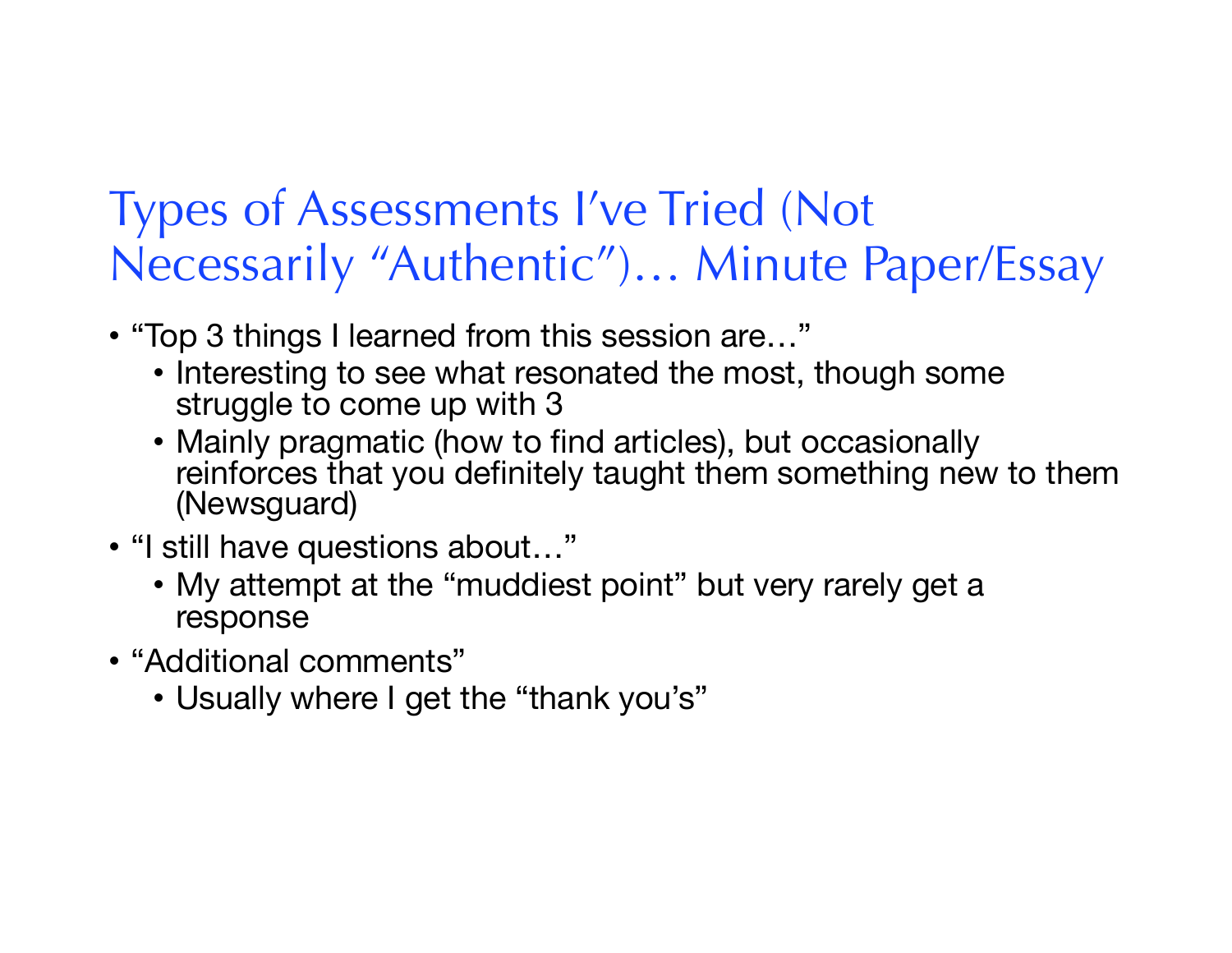# Types of Assessments I've Tried… Post-test Quiz

- Library attempted to collect data for the campus via 3 standardized, multiplechoice questions for each composition class
- Collected all the answers from all the librarians teaching composition oneshots
- Very difficult to write meaningful multiple-choice questions
- But most students did try their best

Which of these statements is not true about scholarly journal articles. (Mark only one answer.)

The article must describe original research conducted by the author(s), summarize and synthesize other people's original research, or offer  $\Box$ an in-depth analysis of an issue.

The article must have a bibliography or a list of references.

The article must be at least 15 pages long.

The article must have an author or authors listed, and usually it says where they were employed when the article was written.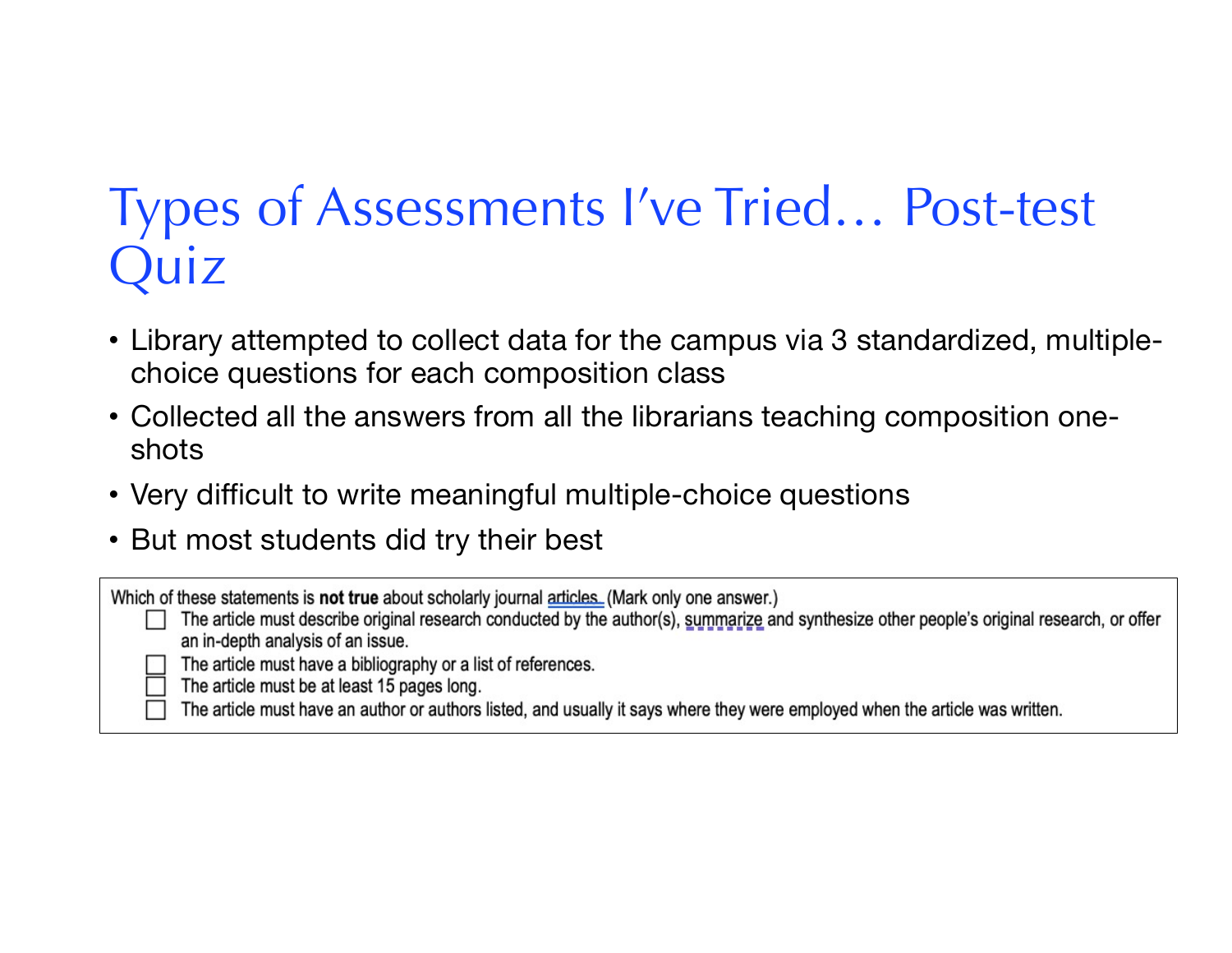# Types of Assessments I've Tried…

For FYE class, required to assess general education outcomes

• Used rubrics for grading & then turning into assessment standardized scores

Assessed 130 bibliographies of undergraduate capstones

- Created rubric first, 4-point scale
- Presented results at ACRL poster session in 2013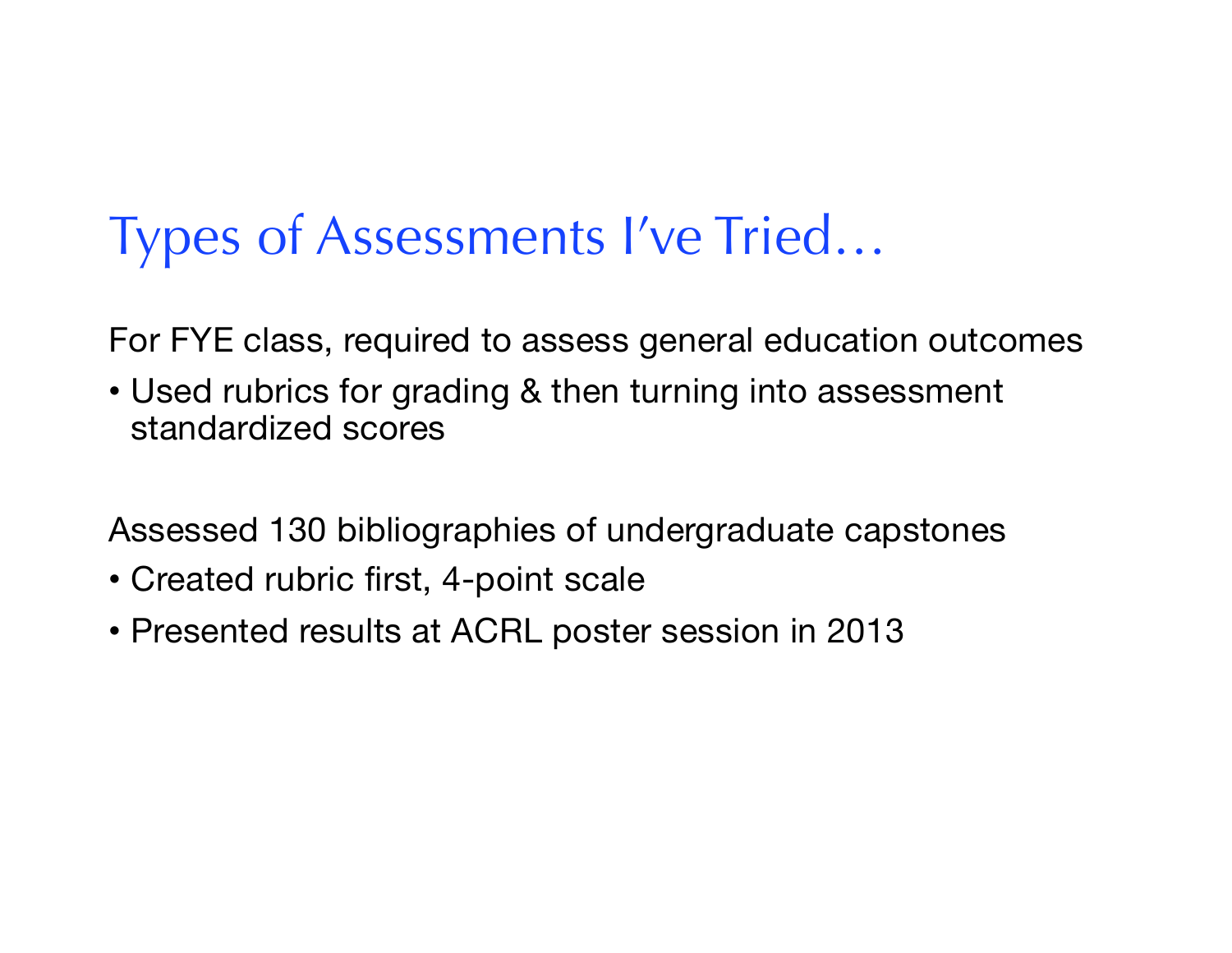# Streamlining Assessment

- 1. Sample!!!
- 2. Remember that you're assessing, not grading. Do you really need a nuanced scale?
- 3. If you didn't create the assignment, read over a few before creating/modifying the rubric
	- What can you determine from the artifact that matches your goals? And what do you care about?
- 4. Do you need IRB approval?
- 5. To norm or not to norm...

**What am I missing?** [think/pair/share to google doc – 3 minutes] <https://bit.ly/3kOXyfw> – 3kOXyfw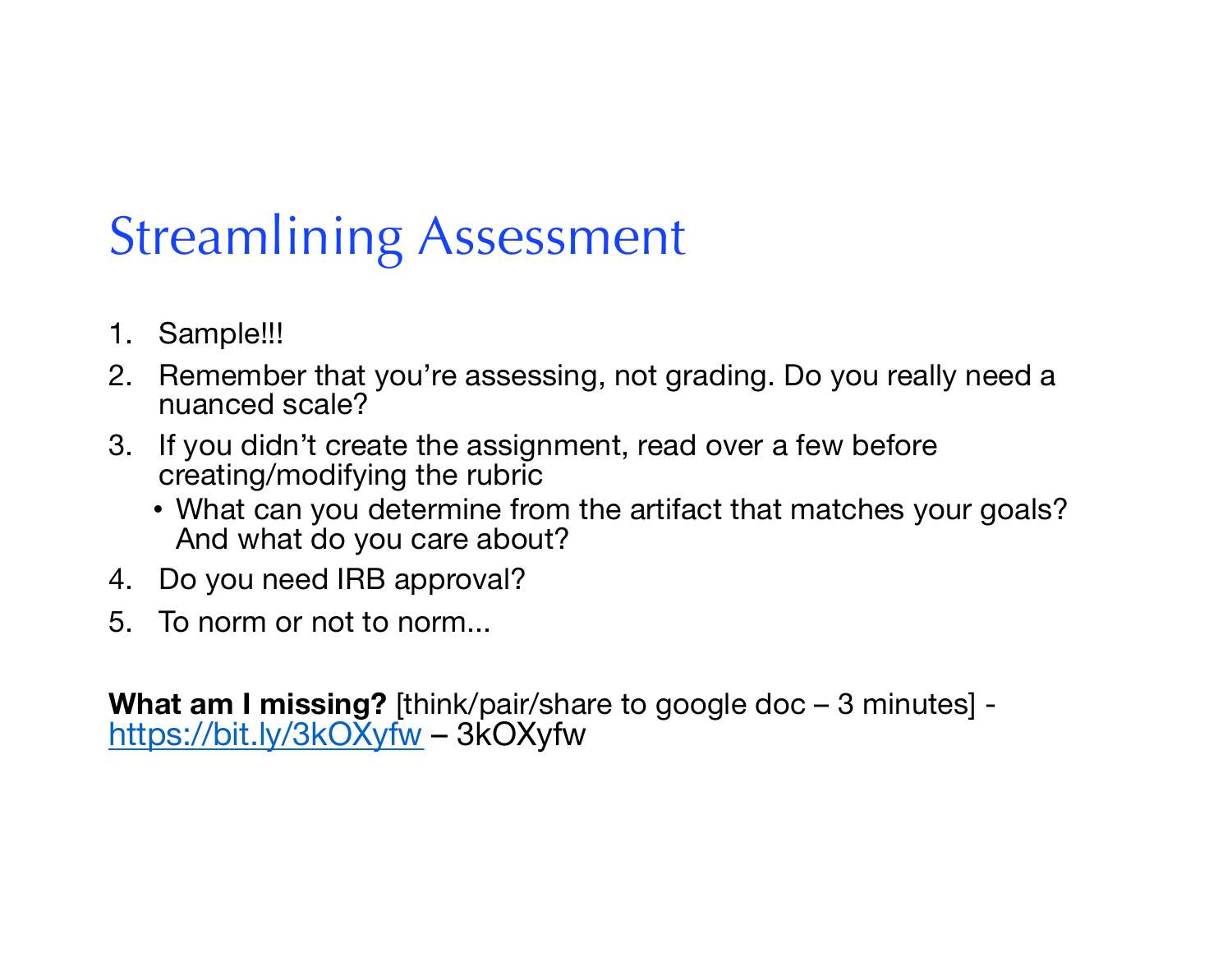## Think/Pair/Share Responses

#### **Methods of Streamlining Assessment to Share**

- Google Forms can feed into a spreadsheet
- Using online learning tools like Mentimeter that automatically saves results
- Consider who needs your results, and what they actually need/will read. Do you really need to write a long and comprehensive report?
- Match your assessment to a learning outcome you've already established and for which you are creating in-class artifacts (see Google Forms or LibWizard!)
- Using programs like LibWizard to collect and help analyze results
- Leveraging faculty relationships to help collect assessment data and artifacts
- Use ACRL Project Outcome tools and dashboards ← this. Has its limitations but Is great for what it's meant for
- Leverage other assessment experts on campus consultations with office for institutional research or assessment or whatever their acronym is, if you don't have an in-house (library) expert. Find out about tools your CTL may subscribe<br>to that you may not know about.
- Assess artifacts that are already being produced in a session rather than adding on a separate assessment-only item<br>like a post-session quiz or test- build assessment into your session so it's not burdensome (align throu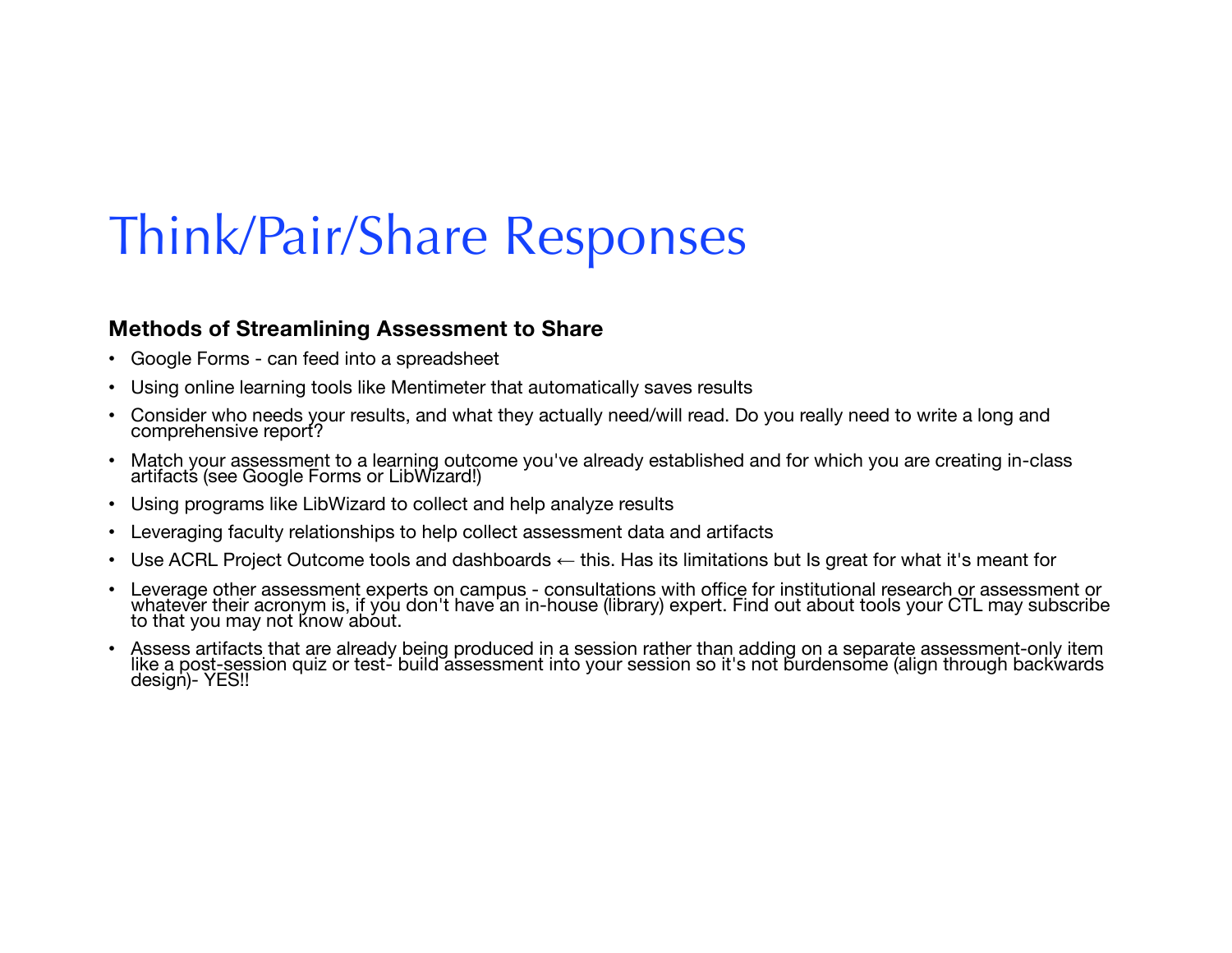#### Example: Assessing a Composition Literature Review

- Pre-covid, would teach around 15 sections of English 201 per year using one class as my sample
- Worked several times with same instructor, got her and IRB approval to assess their literature review
- Goals for "library day"
	- 1. Discussed peer-reviewed vs other common types of sources scholarly vs highly credible
	- 2. Discussed the wealth of subject specific databases we have
	- 3. Refresher on searching the article databases, demo one, spent time on honing results by date, subject & mechanics of finding the full text and generating a citation
	- 4. Remainder of the time roved the room and helped individuals
- If I get their topics ahead of time, I discuss in more detail what's a good or good start research question, vs ones that are too broad/too narrow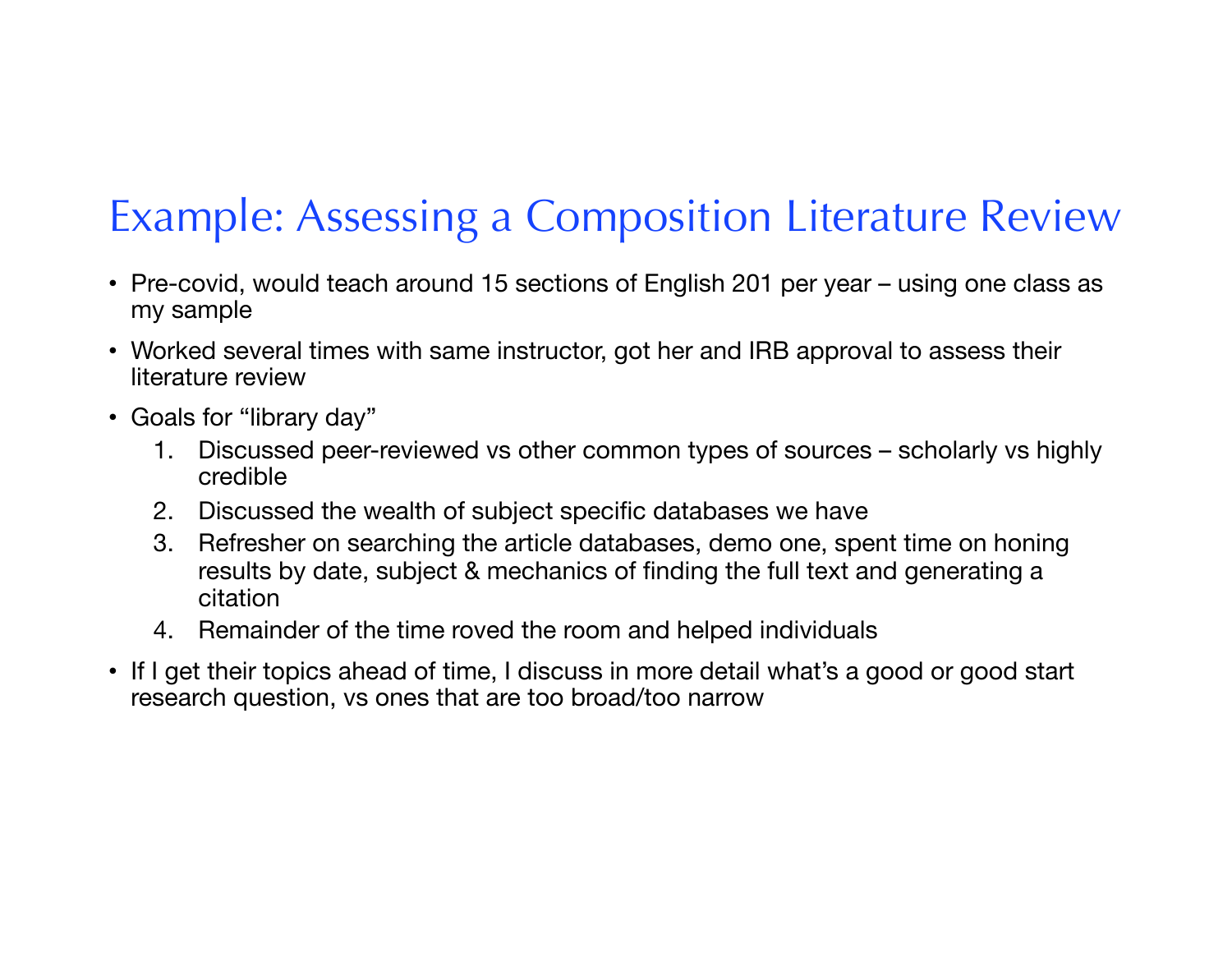#### Literature Review

- Students were required to find a minimum of 6 journal articles to write a 3-page literature review
- Read over a few of them before designing a rubric focusing on:
	- My main goal for the session were they successful in finding journal articles
	- What I care about were the articles related enough to each other for their research question?
	- What I can obviously assess how well they cited their sources
- Used my 3-point scale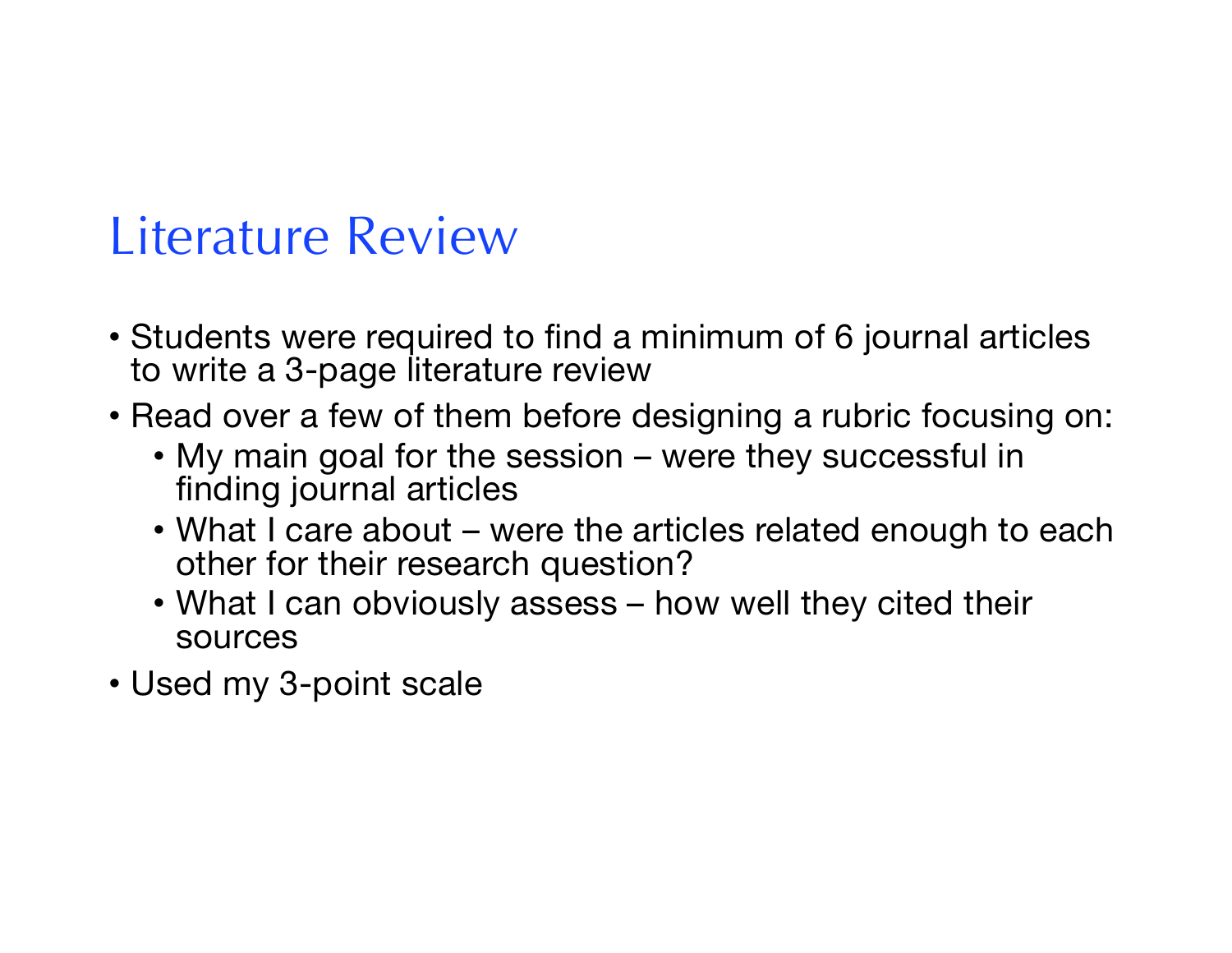#### Results - Assessing 3-page Literature Review (N=21)

| <b>Criteria</b>                                                                                                      | Great!/Yay!/OMG!                                                                                                                               | Good/fine/yes, they got it                                                                                                       | No, they didn't get it                                                                                                                                      | # of Minutes to<br><b>Assess</b>                                                                                           | <b>Comments</b>                                                                                                                                                                                                                                                                       |
|----------------------------------------------------------------------------------------------------------------------|------------------------------------------------------------------------------------------------------------------------------------------------|----------------------------------------------------------------------------------------------------------------------------------|-------------------------------------------------------------------------------------------------------------------------------------------------------------|----------------------------------------------------------------------------------------------------------------------------|---------------------------------------------------------------------------------------------------------------------------------------------------------------------------------------------------------------------------------------------------------------------------------------|
| Relevance aka<br><b>Peer-Reviewed</b><br><b>Articles</b><br>(Searching as<br><b>Strategic</b><br><b>Exploration)</b> | All 6 articles were<br>research-based journal<br>$articles = 10$                                                                               | All but 1 were research-based<br>journal articles = 7<br>Only 5 refs (1)<br>1 magazine art (3)<br>1 news art in a journal (3)    | Less than 5 were<br>research-based journal<br>$articles = 4$<br>No works cited (2)<br>Only 3 refs (1)<br>Cited books (1)                                    | 45                                                                                                                         | Yes, 81% were able to find research-based<br>journal articles                                                                                                                                                                                                                         |
| <b>Synthesis</b><br>(Research as<br>Inquiry)                                                                         | All 6 articles are definitely<br>related to one another =<br>12<br>Examples:<br>Unemployment & suicide<br>Mental health of First<br>Responders | Most are related, but not all of<br>them = $6$<br>Judgement call that the topics<br>weren't quite as honed as the<br>Great! ones | Appear rather random<br>or way too broadly<br>$related = 3$<br>Really broad topics =<br>death penalty,<br>standardized testing,<br>Paris Climate Agreement. | 40<br>Just reading the<br>references & intro,<br>read further if<br>unclear, & read<br>through ones<br>missing Works Cited | For first draft of their research paper, vast<br>majority had nicely honed topics!                                                                                                                                                                                                    |
| <b>Citation Style</b><br>(Information<br><b>Has Value)</b>                                                           | Very good, maybe a few<br>minor errors $= 7$                                                                                                   | Have the main elements, but<br>kinda sloppy OR copy/pasted<br>from database without fixing<br>obvious errors $= 7$               | <b>Missing main elements</b><br>of a citation $= 5$<br>No works cited (2)                                                                                   | 50                                                                                                                         | Errors all over the place, so spent time tagging<br>specific errors<br>Lack hanging indent (11)<br>Not in alphabetical order (7)<br>Missing or inconsistent italicizing journal name<br>(5)<br>Mixing different citation styles, not consistently<br>MLA(4)<br>Missing DOI or URL (4) |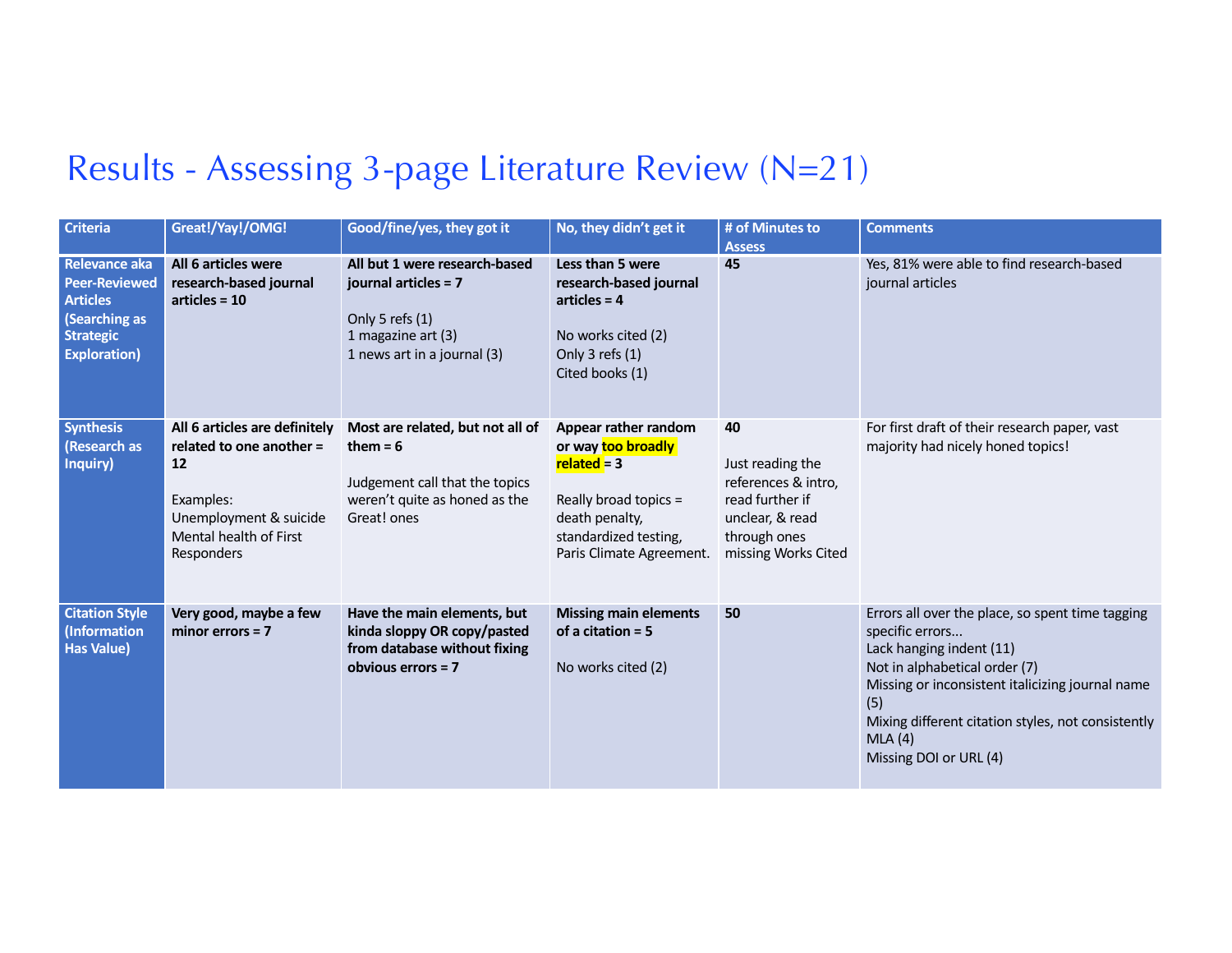# "Action" for My Composition One-shots?

- Relevance
	- Did very well overall, just need to remind them that not every article in a journal is a research-based article
	- Future assessment… the final essays, where could use non-scholarly sources
- Synthesis
	- Reading over the citations, did very well! Technically don't really need to even discuss this, since the instructor is successfully teaching this, but students like it when I address their topic.
- Citations
	- Much better understanding how things can go wrong, especially if grabbing from a citation generator
	- In-text ones looked terrible, should just have a discussion with the instructor about expectations for how to do them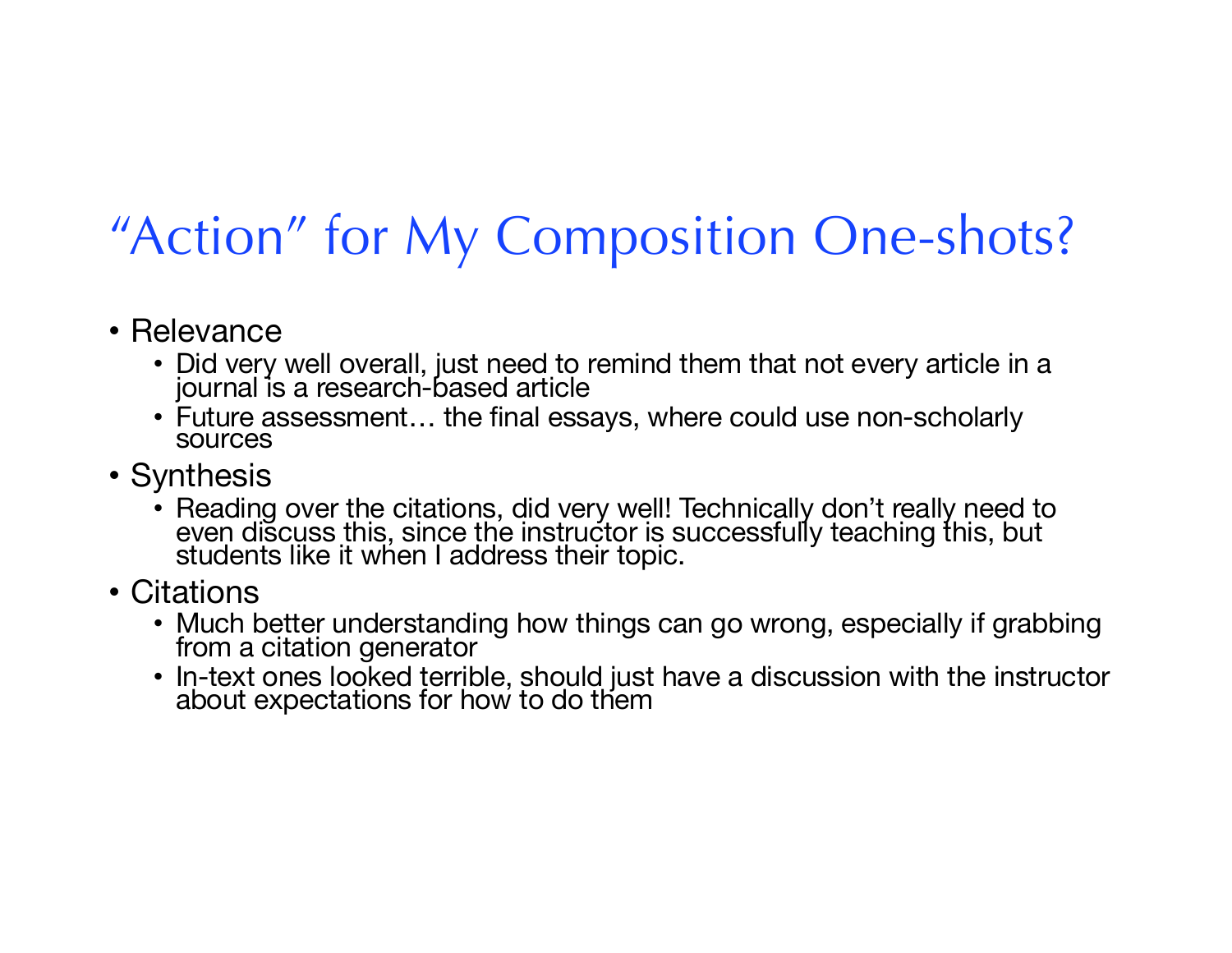### Selected Resources & References

- Bowles-Terry, M. & Kvenild, C. (2015). *Classroom assessment techniques for librarians*. Association of College and Research Libraries. - lots of relevant examples
- Carbery, A., & Leahy, S. (2015). Evidence-based instruction: assessing student work using rubrics and citation analysis to inform instructional design. *Journal of Information Literacy*, *9*(1), 74–9[0. https://doi.org/10.11645/9.1.198](https://doi.org/10.11645/9.1.1980)0 - sampled 72 out of 565 annotated bibliographies across several sections
- Eastman, T. et al. (2018) Closing the loop: Engaging in a sustainable and continuous cycle of authentic assessment to improve library instruction. *Communications in Information Literacy, 12*(2), 64-85. [https://doi.org/10.15760/comminfolit.2018.12.2.](https://doi.org/10.15760/comminfolit.2018.12.2.2)2 - example of major undertakings, didn't sample
- Holliday, W., Dance, B., Davis, E., Fagerheim, B., Hedrich, A., Lundstrom, K., & Martin, P. (2015). An information literacy snapshot: Authentic assessment across the curriculum. *College & Research Libraries*, *76*(2), 170–187. [https://doi.org/10.5860/crl.76.2.17](https://doi.org/10.5860/crl.76.2.170)0 - example of scoring 884 essays, from writing/capstone classes across the 4 years, used VALUE rubric & norming - found some criteria didn't fit essays/couldn't tell
- Holmes, C. & Oakleaf, M. (2014) The official (and unofficial) rules for norming rubrics successfully. *Journal of Academic Librarianship, 39*(6), 599–602. - advice on how to norm
- Miller, I.R. (2013, April 10-13). *Authentic information literacy assessment: Can we get faculty buy-in?* [Poster presentation]. Association of College & Research Libraries, Indianapolis, IN, United State[s. https://research.ewu.edu/acrl201](https://research.ewu.edu/acrl2013)3 -
- Lohmann, S., Diller, K. R., & Phelps, S. F. (2019). Potholes and pitfalls on the road to authentic assessment. *Portal: Libraries*  and the Academy, 19(3), 429–46[0. https://doi.org/10.1353/pla.2019.002](https://doi.org/10.1353/pla.2019.0026)6 - how campus-wide project became unsustainable, mainly because of issues with norming, and having to backtrack. Also their rubric was a 6-point scale
- Walvoord, B. (2010). *Assessment clear and simple: A practical guide for institutions, departments, and general education* (2nd ed.). Jossey-Bass. - guide for depts, general education & administrators, "emphasis on brevity and practicality."